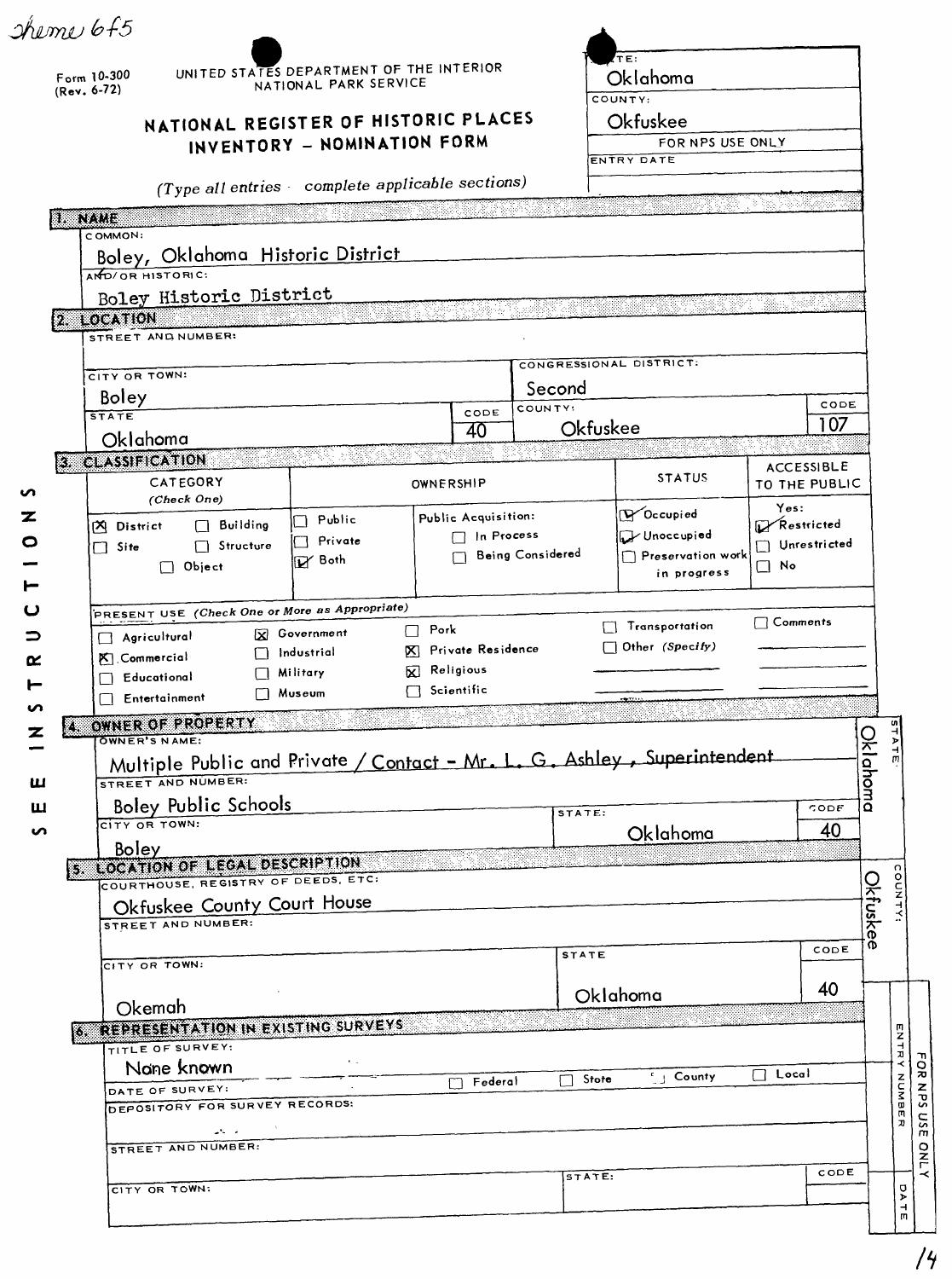| Ч7. | DESCRIPTION      | a dir         |             |           |     |                             |              |                 |  |
|-----|------------------|---------------|-------------|-----------|-----|-----------------------------|--------------|-----------------|--|
|     |                  | Excellent     | X Good      | X Fair    | ΙxΙ | (Check One)<br>Deteriorated | $\Box$ Ruins | Unexposed       |  |
|     | <b>CONDITION</b> |               | (Check One) |           |     |                             |              | (Check One)     |  |
|     |                  | Altered<br>WΙ |             | Unaltered |     |                             | Moved        | 內 Original Site |  |

DESCRIBE THE PRESENT AND ORIGINAL *(if known)* PHYSICAL APPEARANCE

The historic structures of the Boley, Oklahoma, Historic District are as follows:

Antioch Baptist Church - Originally built in 1905 and then reconstructed on the same site in 1929 by W. L. Jones, this red bark-textured brick church has wood windows with colored glass. Its concrete basement walls are treated with stucco, and a bell tower sits atop the building.

Oliver Building - Built in 1910, this building was originally used as a grocery and feed store. It is now a Masonic Lodge. Built of native stone with a wood and glass front, it has plastered walls, a concrete floor, and a corrugated iron canopy.

Watson Building - The lower part of this building was built in 1915 and served as a grocery store. The upper part of the structure was built in 1920 and was a hotel managed by Tom Williamson. Presently the entire structure is used as an American Legion Hotel. It is two stories with reinforced concrete, a wood and glass front, and wood double-hung windows. The lower story is stone while the upper part is red brick.

Cozine Building - Built in 1910, this one story concrete block structure was originally a grocery store but is presently a pool hall. It has a wood and glass front with a concrete floor.

T. L. Wood Building - Originally a dry goods store and presently the town's City Hall, this one story red brick structure has a wood and glass front and concrete floor.

Masonic Hall - Built in 1915 as the Masonic Hall, this building is presently the town's Post Office. Originally three stories, it is now a one story structure whose old window openings are filled with concrete block. The north side is red brick while the south side is brick and concrete with metal windows.

Farmers and Merchants Bank Building - Built about 1920, this one story red brick structure with a wood and glass front has buff brick and limestone trim. It operated as the Farmers and Merchants Bank until 1932 when it was robbed by part of the Pretty Boy Floyd Gang. It was reorganized in 1932 as the Farmers State Bank and functioned as such until 1962. It is presently a warehouse.

Turner's Pharmacy Building - Built in 1910, this building was a pharmacy but is presently vacant. It is one story, ornamented with a front of steel beam over wood and glass. It is red brick with buttered mortar joints. The ceiling is stamped metal and the walls are plaster. The floor is wood as is the frame of the roof.

T. M. Haynes Building - Built in 1909, this building was originally a mercantile establishment on the lower floor and a telephone office and rooming house on the upper floor. It is presently occupied by the M. W. Lee Manufacturing Company. Originally having a wood and glass front, it is presently red brick with buff brick trim.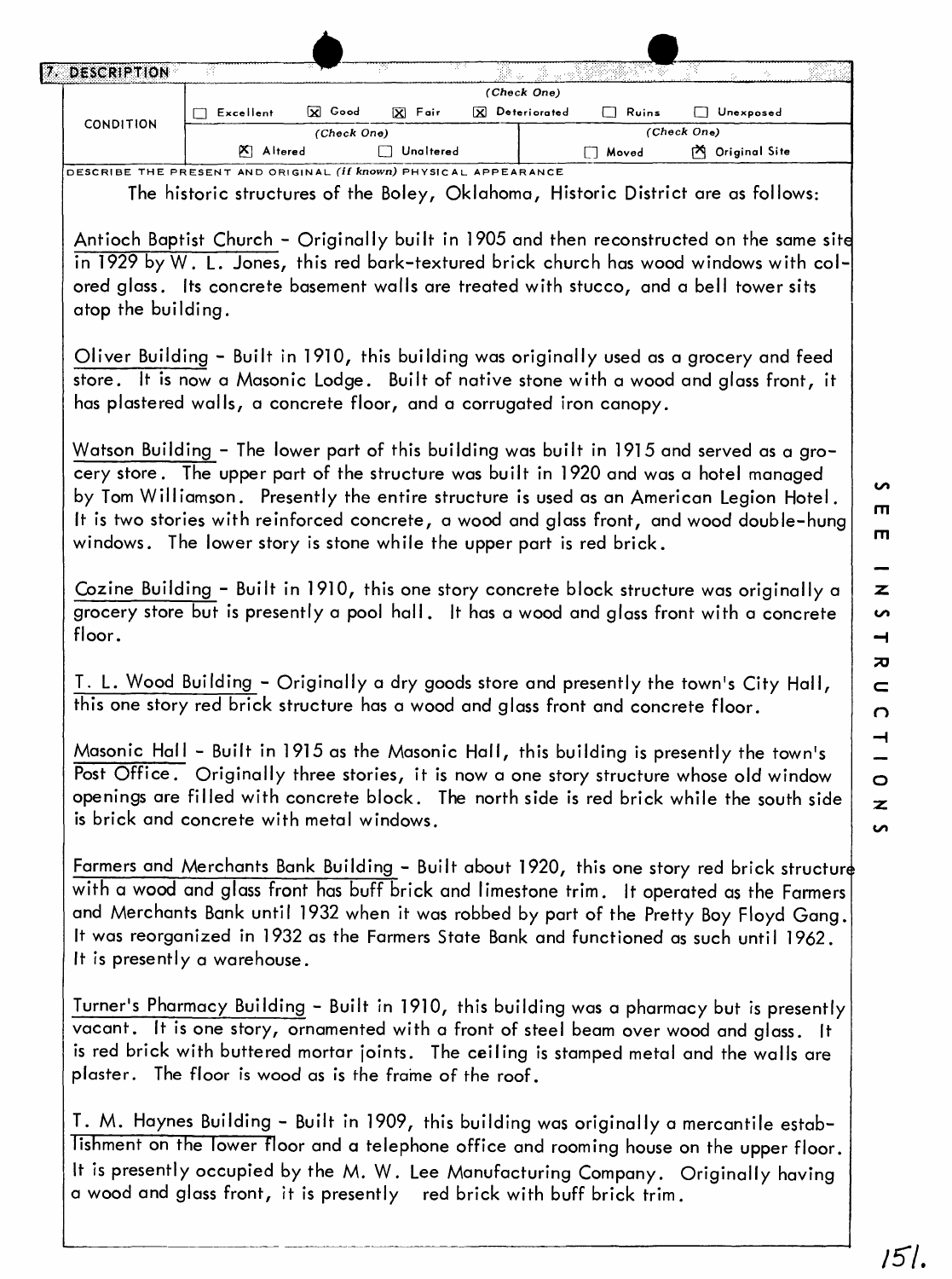| -99<br><b>B. SIGNIFICANCE</b>                            | 공동<br>2010/-                        | 機能                    | no los                 |
|----------------------------------------------------------|-------------------------------------|-----------------------|------------------------|
| PERIOD (Check One or More as Appropriate)                |                                     |                       |                        |
| Pre-Columbian                                            | 16th Century                        | 18th Century          | 20th Century<br>K      |
| 15th Century                                             | 17th Century                        | 19th Century          |                        |
| SPECIFIC DATE(S) (If Applicable and Known)               |                                     | 1903 to present       |                        |
| AREAS OF SIGNIFICANCE (Check One or More as Appropriate) |                                     |                       |                        |
| Abor iginol                                              | X Educotion                         | <b>X</b> Political    | Urbon Plonning<br>ΓXΙ. |
| Prehistoric                                              | Engineering                         | M Religion/Phi-       | Uther (Specify)        |
| $\Box$ Historic                                          | $\overline{\mathbf{x}}$<br>Industry | losophy               | Afro-Am. History       |
| <b>X</b> Agriculture                                     | Invention                           | Science               |                        |
| $\Box$ Architecture.<br>$\mathbf{1}$                     | Landscape                           | Sculpture             |                        |
| Art<br>$\overline{\phantom{a}}$                          | Architecture                        | Sociol/Humon-<br>lxL. |                        |
| [X] Commerce                                             | Literature                          | itarian               |                        |
| Communications                                           | Military                            | Theoter               |                        |
| Conservation                                             | Music                               | Transportation        |                        |

Boley, Oklahoma, located in the central part of Okfuskee County, is an all black town founded in 1903. The town, named for a white official of the Fort Smith and Western Railway who had encouraged its development, began as a camp of black railroad con struction hands. The townsite was a propitious one for starting an all black community because it was located on fertile farm land which had been allotted to the Creek-Freedmen. Many of these families, the Barnetts, Walkers, Graysons, and Johnsons to name a few, became the new town's leading citizens. Thomas M. Haynes was chosen as the townsite manager, and the town building began on 160 acres which belonged to Abigail Barnett McCormick who inherited the land from her father James Barnett, a Creek-Freed man. Additions were made to the original site until it comprised about three hundred acres.

By means of a massive advertising campaign, T. M. Haynes publicly announced the purposes of the town and invited blacks to come and settle there. Boley was portrayed as a haven from oppression and a place where blacks could govern themselves. Black people from Georgia, Texas, Louisiana, Mississippi, Alabama, and Florida began moving to Boley and on September 22, 1904, a formal opening of the town was held. On March 30, 1905, T. M. Haynes, H. C. Cavil, and HilIiard Taylor presented a petition for incorporation signed by 200 of Boiey's citizens to the Western District of the Federal Court at Salpulpa. The petition was heard and granted on May 10th and immediately thereafter the first election of town officials was held. Mr. T. B. Armstrong was electe mayor; Mr. James Watkins, clerk; and Mr. T. R. Ringo, city justice. The election was enthusiastically supported by the town's inhabitants, many of whom had never been able to participate in a political process before. Booker T. Washington, after a visit to Boley in 1905, declared that it was, "the most enterprising, and in many ways the most interesting of the Negro towns in the United States." The Boley Progress, the town's first newspaper, did much to sustain interest in the city's growth and prosperity. New residents continued to arrive and settle in Boley until the Commercial Club of Boley in its booklet, Facts About Boley, Oklahoma, was able to boast of a town population of 4,000 in 1911. Boley's commercial district in 1911 included one bank (the number later grew to three); five grocery stores; five hotels; seven restaurants; four cotton gins; three drug stores; one jewelry store; four department stores; two livery stables; two insurance agencies; an undertaking establishment; one lumber yard; two photographers; and an ice plant, to name only some of the town's businesses. The sidewalks throughout the city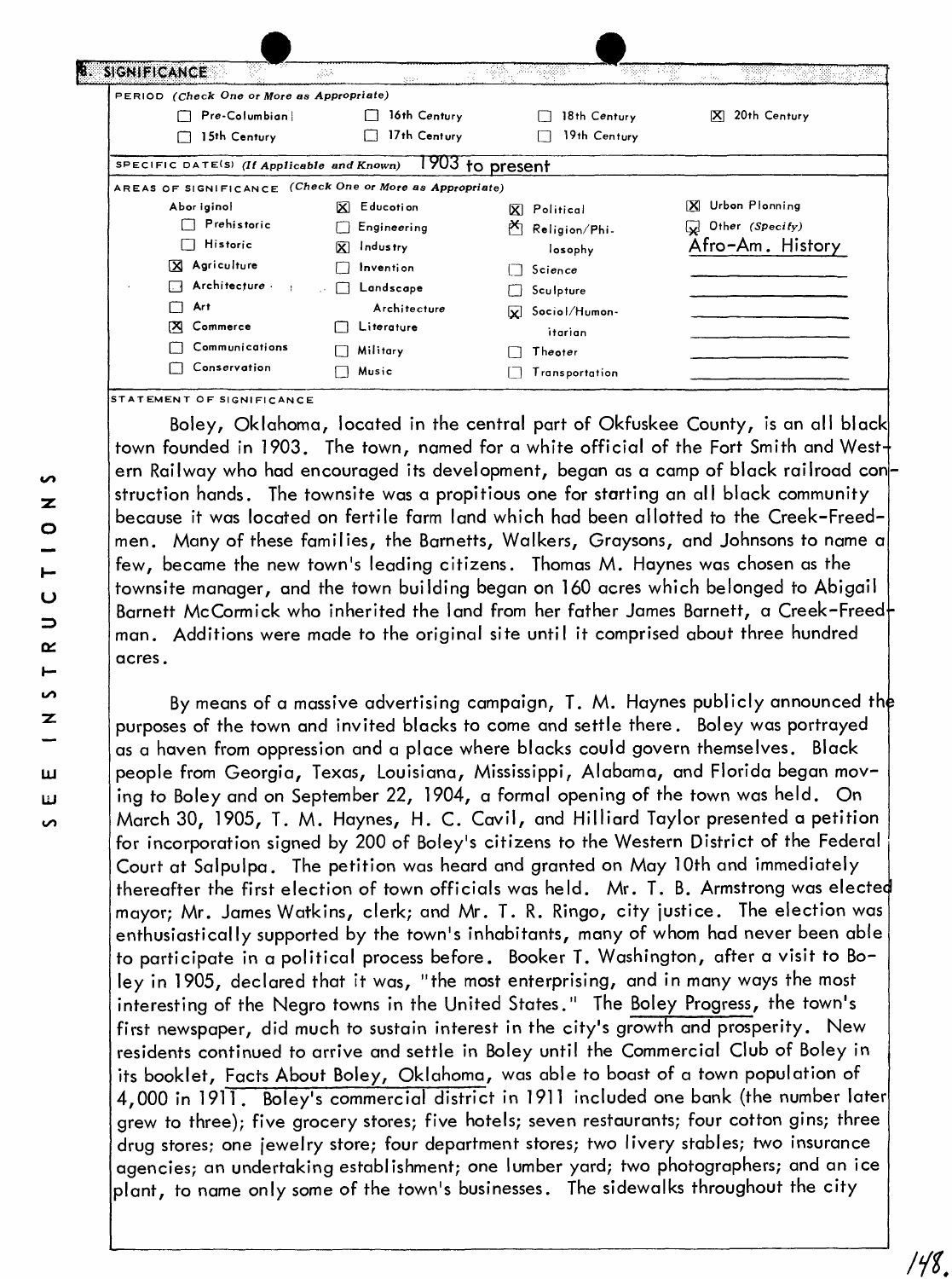| 9. MAJOR BIBLIOGRAPHICAL REFERENCES                                                                                                                                                                                                                                                      |      |                                                                                    |  |  |  |  |
|------------------------------------------------------------------------------------------------------------------------------------------------------------------------------------------------------------------------------------------------------------------------------------------|------|------------------------------------------------------------------------------------|--|--|--|--|
| Commercial Club of Boley. Facts About Boley, Oklahoma. 1911.<br>Hill, Mozell. "The All-Negro Communities of Oklahoma." Journal of Negro History,                                                                                                                                         |      |                                                                                    |  |  |  |  |
| Volume 31, July, 1946.<br>Iles, R. Edgar. "Boley." Opportunity, Volume 3, pp. 231-235, 1925.                                                                                                                                                                                             |      |                                                                                    |  |  |  |  |
| Katz, Loren William. The Black West. Garden City, New York: Doubleday and Com-<br>pany, Inc., 1971.                                                                                                                                                                                      |      |                                                                                    |  |  |  |  |
| Teall, Kaye M. Black History in Oklahoma. 1971.                                                                                                                                                                                                                                          |      |                                                                                    |  |  |  |  |
| (PARTIAL LISTING)<br>10. GEOGRAPHICAL DATA                                                                                                                                                                                                                                               |      |                                                                                    |  |  |  |  |
| LATITUDE AND LONGITUDE COORDINATES<br>DEFINING A RECTANGLE LOCATING THE PROPERTY                                                                                                                                                                                                         |      | LATITUDE AND LONGITUDE COORDINATES<br>0<br>DEFINING THE CENTER POINT OF A PROPERTY |  |  |  |  |
| CORNE                                                                                                                                                                                                                                                                                    |      | OF LESS THAN TEN ACRES<br>R<br>LATITUDE<br><b>LONGITUDE</b>                        |  |  |  |  |
| NE: 14.728420.3930800<br>NW<br>SE: 14.728420.3930040<br>NE<br>NW: 14.728110.3930800                                                                                                                                                                                                      | is   | Degrees Minutes Seconds  <br>Degrees Minutes Seconds<br>$^{\circ}$<br>$\bullet$    |  |  |  |  |
| SE.<br>SW: 14.728200.3930040<br><b>SW</b>                                                                                                                                                                                                                                                |      |                                                                                    |  |  |  |  |
| APPROXIMATE ACREAGE OF NOMINATED PROPERTY:<br>LIST ALL STATES AND COUNTIES FOR PROPERTIES OVERLAPPING STATE OR COUNTY BOUNDARIES                                                                                                                                                         |      | $\overline{34}$ .5                                                                 |  |  |  |  |
| STATE:                                                                                                                                                                                                                                                                                   | CODE | <b>COUNTY</b><br>CODE                                                              |  |  |  |  |
| STATE:                                                                                                                                                                                                                                                                                   | CODE | COUNTY:<br>CODE                                                                    |  |  |  |  |
| STATE:                                                                                                                                                                                                                                                                                   | CODE | COUNTY:<br>CODE                                                                    |  |  |  |  |
| STATE:                                                                                                                                                                                                                                                                                   | CODE | COUNTY:<br>CODE                                                                    |  |  |  |  |
| II. FORM PREPARED BY<br>NAME AND TITLE:                                                                                                                                                                                                                                                  |      |                                                                                    |  |  |  |  |
| Marcia M. Greenlee, Historical Projects Director                                                                                                                                                                                                                                         |      |                                                                                    |  |  |  |  |
| <b>ORGANIZATION</b><br>Afro-American Bicentennial Corporation                                                                                                                                                                                                                            |      | DATE                                                                               |  |  |  |  |
| STREET AND NUMBER:<br>1420 N Street, N. W., Suite 101                                                                                                                                                                                                                                    |      | z                                                                                  |  |  |  |  |
| CITY OR TOWN.<br>Washington, D. C. 20005                                                                                                                                                                                                                                                 |      | <b>STATE</b><br>CODE<br>$\mathbf{1}$                                               |  |  |  |  |
| 12. STATE LIAISON OFFICER CERTIFICATION                                                                                                                                                                                                                                                  |      | NATIONAL REGISTER VERIFICATION                                                     |  |  |  |  |
| As the designated State Liaison Officer for the Na-<br>tional Historic Preservation Act of 1966 (Public Law<br>89-665), I hereby nominate this property for inclusion<br>in the National Register and certify that it has been<br>evaluated according to the criteria and procedures set |      | I hereby certify that this property is included in the<br>National Register.       |  |  |  |  |
| forth by the National Park Service. The recommended<br>level of significance of this nomination is:<br>National $\Box$<br>State $\Box$<br>Local $\Box$                                                                                                                                   |      | Director, Office of Archeology and Historic Preservation                           |  |  |  |  |
| Name                                                                                                                                                                                                                                                                                     |      | ATTEST:                                                                            |  |  |  |  |
| Title                                                                                                                                                                                                                                                                                    |      |                                                                                    |  |  |  |  |
|                                                                                                                                                                                                                                                                                          |      | Keeper of The National Register                                                    |  |  |  |  |
| Date                                                                                                                                                                                                                                                                                     |      | Date<br>GPO 931-894                                                                |  |  |  |  |

**GPO 931-894**

154.

 $\frac{1}{2}$ 

 $\begin{array}{c} \begin{array}{c} 1 \\ 1 \end{array} \end{array}$  $\overline{\phantom{a}}$  $\parallel$ 

 $\parallel$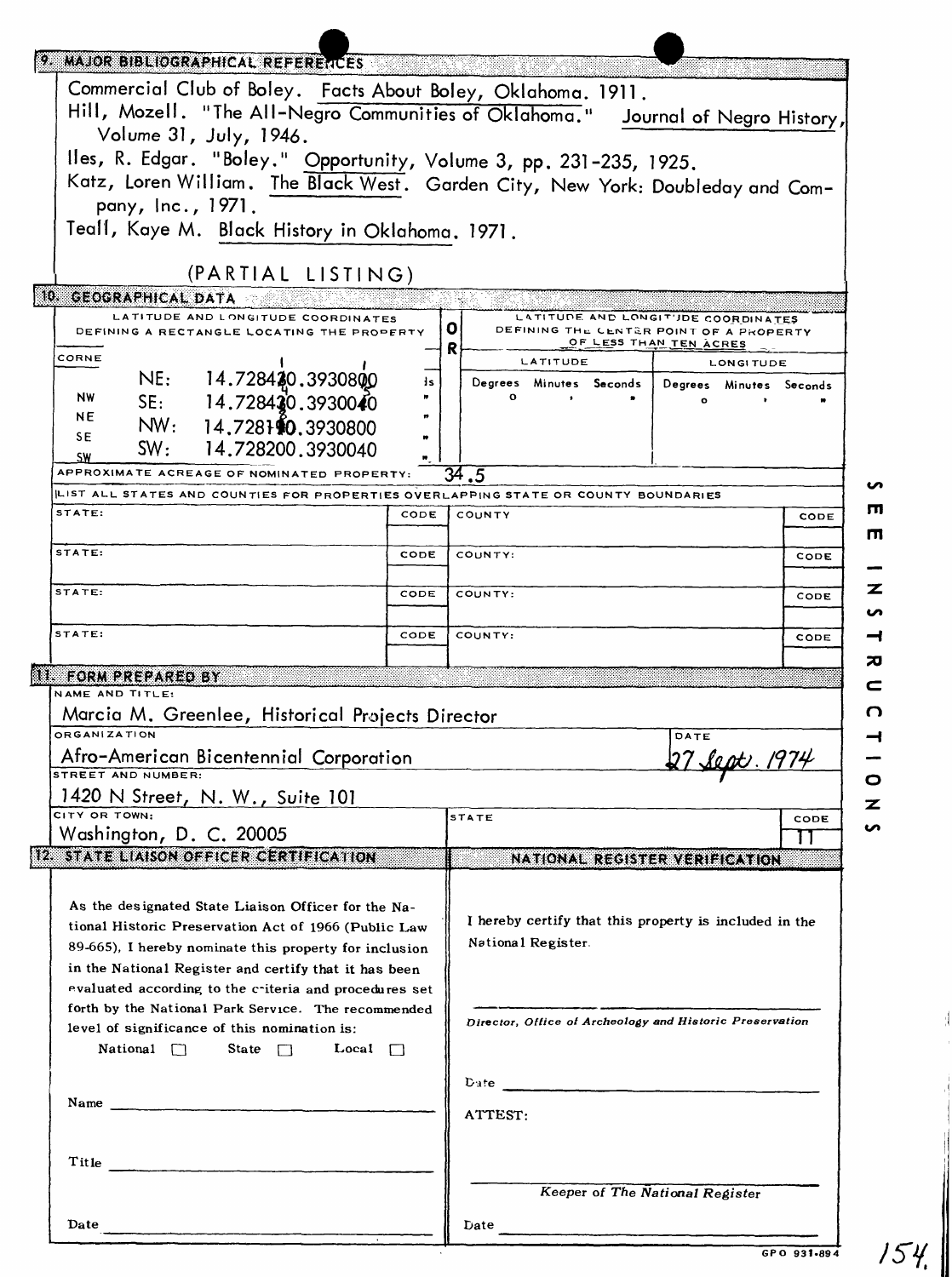## **NATIONAL REGISTER OF HISTOP**

## **INVENTORY - NOMINATIO**

*(Continuation Sheet)* 

| E INTERIOR                  | <b>STATE</b><br>Oklahoma<br>COUNTY<br>Okfuskee |      |  |  |  |
|-----------------------------|------------------------------------------------|------|--|--|--|
| RIC PLACES<br><b>N FORM</b> |                                                |      |  |  |  |
|                             | FOR NPS USE ONLY                               |      |  |  |  |
|                             | <b>ENTRY NUMBER</b>                            | DATE |  |  |  |
|                             |                                                |      |  |  |  |

**(Number** *all entries)*

<sup>7</sup> . DESCRIPTION -page 2

Boley Bank and Trust Company Building – Constructed between 1906 and 1907, this building was originally a bank and is presently a cafe on the lower level with living quarters on the upper. It is two stories constructed with rock on the lower portion and red brick on the upper. There is a porch on the second story that stretches out over the sidewalk and the windows and door of the second floor are arched.

Frame Church Building - Built in 1904, this building was originally the site of the first school and community church in Boley being operated alternately by the Methodist and the Baptist denominations. It is presently the town's Christian Church. Wood framed with dropped siding, it has a pitched roof with roll roofing over wood shingles. The windows are point-topped and although most of the bell tower is gone, the lower portion remains with stone and concrete steps at the base of the tower.

Tieul Clothing Store Building - Built in 1921 as a clothing store, the building retains that function to the present. It is red brick with a stucco front. Its metal cornice and modern canopy were added later.

Site of Old Utility Plant - Although no longer extant, the power plant for the town was housed on this site and was a coal burning boiler whose steam provided electricity for lights and water pump. The destroyed building also housed the jail and the garage for the fire truck. While the site is vacant now plans are under way to construct a new jail and fire truck garage there.

Water Tower - Built in 1921 and no longer in use, this 80 foot high tower with a tank is supported by four trussed steel legs braced with sway bars. The tank is cone shaped on top and round on the bottom. The supply line from the bottom of the tank is exposed as are the bell and spigot pipe. The entire structure is painted silver.

The proposed boundaries for the 34.5 acre Boley, Oklahoma Historic District are as follows

- Northern Boundary Seward Avenue Eastern Boundary - Cedar Street Western Boundary - Walnut Street
	-
	-
- Southern Boundary Original southern boundary of city limits
	-

These fourteen structures, constructed between 1903 and 1921 are all that remain of the original business district of old Boley. The recent growth of the town has had little, if any, effect upon the character of the old business district. It is still considered by many of the town's senior residents to be as much the same as before.

152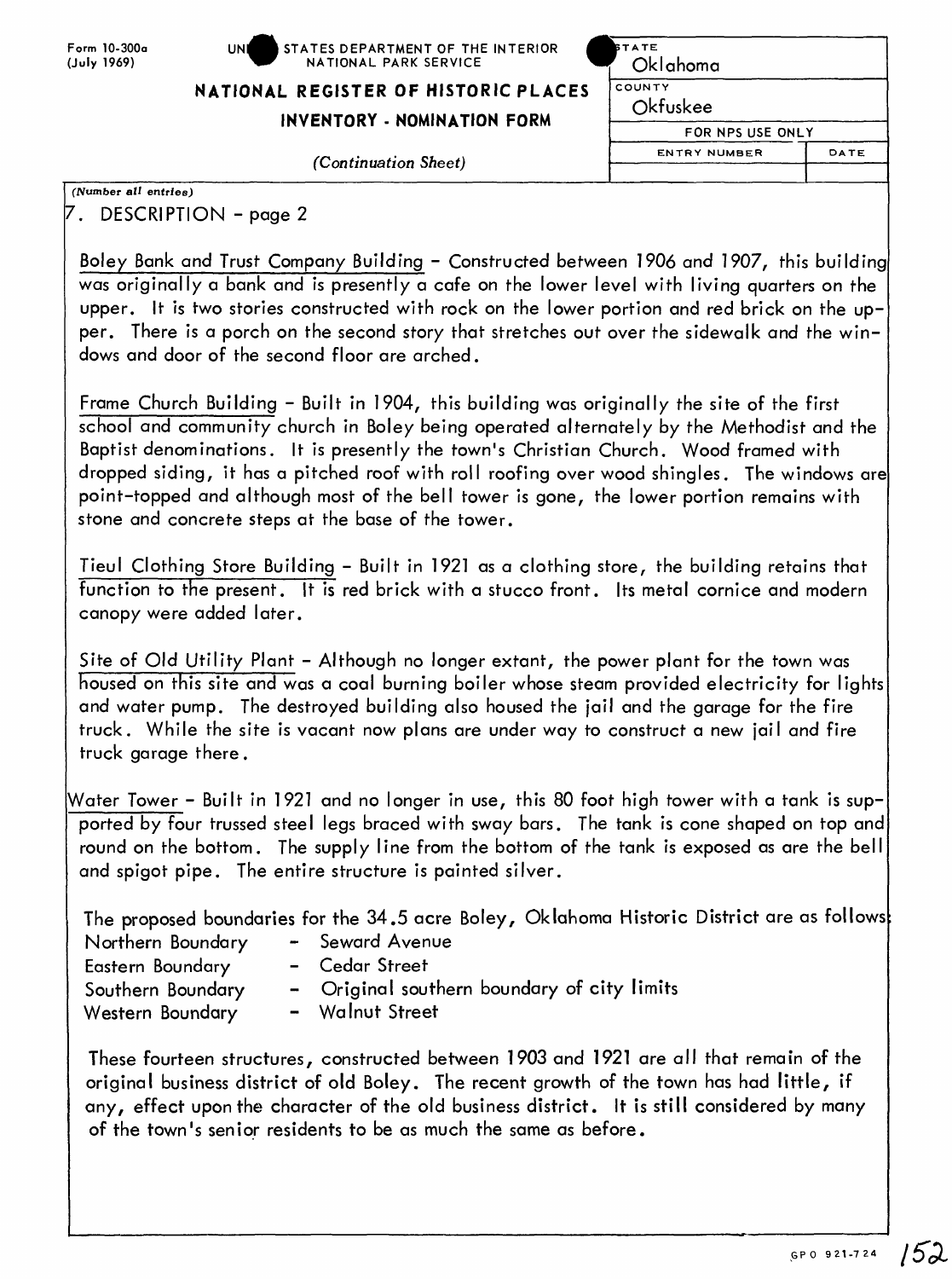**NATIONAL REGISTER OF HISTORIC PLACES** 

## **INVENTORY - NOMINATION FORM**

 $(Continuation Sheet)$ 

| <b>STATE</b>        |      |  |  |  |  |  |
|---------------------|------|--|--|--|--|--|
| Oklahoma            |      |  |  |  |  |  |
| COUNTY              |      |  |  |  |  |  |
| Okfuskee            |      |  |  |  |  |  |
| FOR NPS USE ONLY    |      |  |  |  |  |  |
| <b>ENTRY NUMBER</b> | DATE |  |  |  |  |  |

*(Number all entries)*

8. SIGNIFICANCE - page 2

were constructed with cement and the streets were well lighted by the town's electic light plant. Outside the commercial area of Boley, the town's citizens were chiefly engaged in farming and stock raising for domestic use. Cotton was the greatest money product although corn, sweet and Irish potatoes were also grown in abundance. Horses, mules, hogs, and cattle were raised principally for home use.

Boley's social institutions and public buildings included numerous churches, schools, including a training school for black boys, and a Masonic Temple to which all black Masons in the state made a yearly pilgrimage. The assessed value of personal property, real estate, and corporations for the year 1911 was as follows: Personal property, \$84,170; Real Estate, \$232,254; Corporations, \$37,700.

Even though Boley was an all black town and devoted to the betterment of the race, at no time was it isolated from the larger community of Oklahoma or the nation. As the voting strength of Boleyites grew, they began to have a marked effect on the outcome of elections in their immediate area and the state at large. In many elections they held the balance of power. Most Boley residents were Republicans in a Democratic territory and, when their power became greater than whites wished it to be, they were disenfranchised by the institution of the notorious "grandfather clause "which Oklahoma added as an amendment to its State Constitution in 1910. This constitutional provision exempted from literacy tests all persons and lineal descendants of all persons who had the right of franchise as of January I, 1866. Since almost all blacks were nonvoters on that date, literacy tests would in effect only be applicable to them. Political strife, in fact near riots, occurred as Boleyites sought to defend their right to vote and their right to self-government. The question as to whether or not this state provision met the federal test of constitutionality under the Fifteenth Amendment was decided by the Supreme Court in 1915. The Court, in Guinn and Beal v. United States, ruled Oklahoma's law unconstitutional. The state, bloody but unbowed, countered by a 1916 statute requiring that all persons who had been previously denied the franchise register within a twelve-day period. This law again, obviously applied only to blacks and because it was clearly designed to keep blacks from the polls, it too was declared unconstitutional in a Supreme Court decision, Lane v. Wilson, in 1939.

The failure of the cotton crops in the 1920s caused great economic difficulties for Boley in the 1920s. Many residents moved away and the migration of new residents came to a standstill. The crop failure, coupled with the Depression of the 1930s, dealt Boley a blow from which it never recovered. During the 1930s, times were so bleak for Boleyites that the population dwindled to about a thousand inhabitants as many of its townspeople moved to seek work in the nearby cities.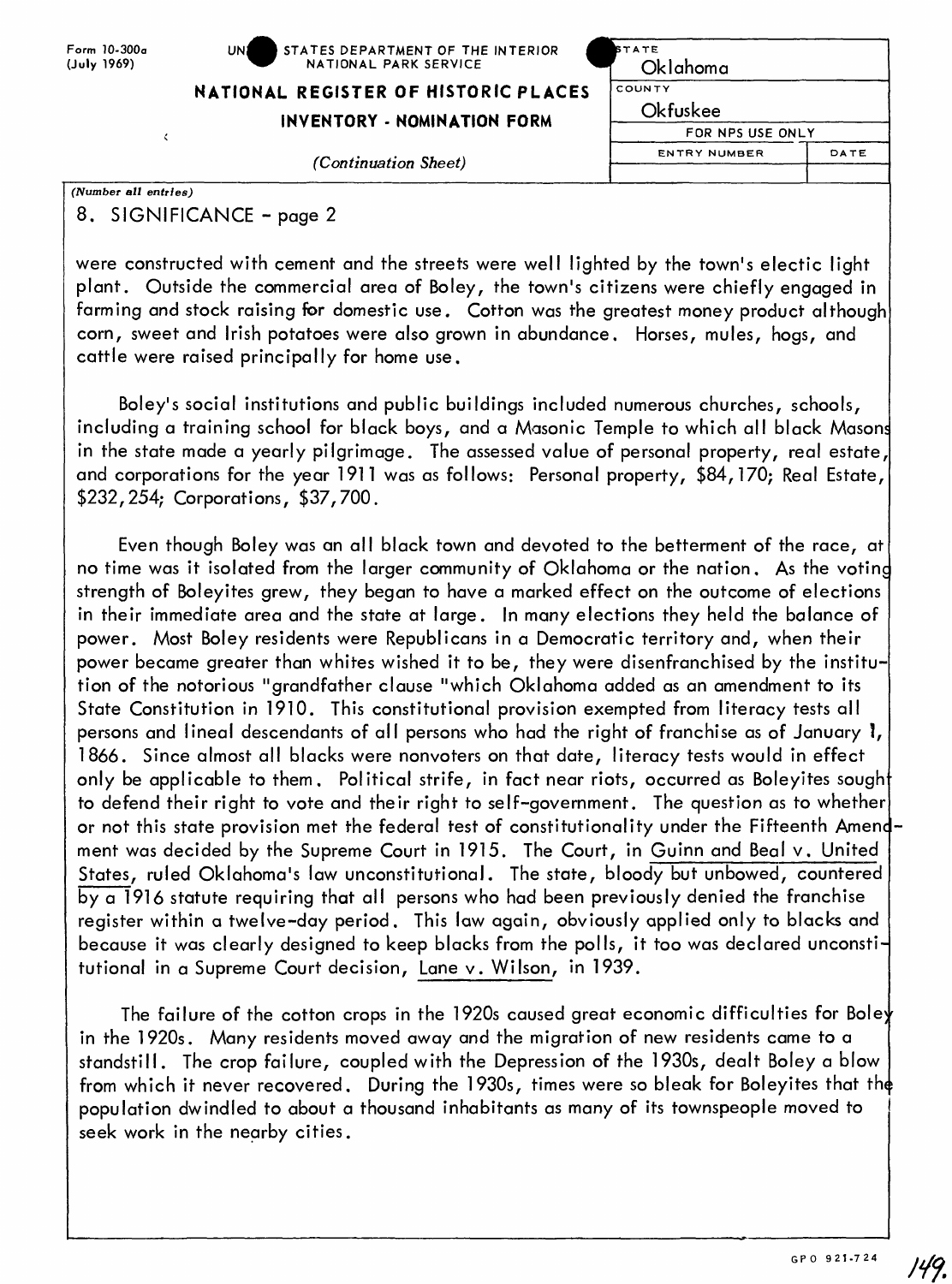| Form 10-300a |
|--------------|
| (July 1969)  |

| Form 10-300a | $\blacksquare$ STATES DEPARTMENT OF THE INTERIOR<br>UNI | <b>STATE</b> |
|--------------|---------------------------------------------------------|--------------|
| (July 1969). | NATIONAL PARK SERVICE                                   | Oklahomc     |

## **NATIONAL REGISTER OF HISTORIC PLACES**

**INVENTORY - NOMINATION FORM** 

 $(Continuation Sheet)$ 

|    | <b>STATE</b>        |      |
|----|---------------------|------|
|    | Oklahoma            |      |
| ES | COUNTY              |      |
|    | Okfuskee            |      |
|    | FOR NPS USE ONLY    |      |
|    | <b>ENTRY NUMBER</b> | DATE |
|    |                     |      |

*(Number all entries)*

8. SIGNIFICANCE - page 3

On November 22, 1932, Boley was involved in an unsuccessful attempt by a contingent of Pretty Boy Floyd's gang to rob the Farmers and Merchants Bank. The robbers, two white and one black, killed the bank president, D. J. Turner. They were in turn killed by H. C. McCormick, the bank's Assistant Cashier, and by officers and vigilantes who had assembled outside the bank. H. C. McCormick, who is still living as of this writing, later became a mayor of Boley.

In recent years, major events in Boley have included the World Championship Rodeo which has been held each June since 1961, and an annual September celebration to commemorate the founding of Boley. Boley now has a population of between 500 and 600 residents but its Chamber of Commerce and town officials are optimistic for the future as they seek to rebuild and preserve Boley.

Boley is of national historical significance because it is representative of the many towns established by blacks who migrated from the South to northern and western communities in hopes of escaping oppression and making new lives for themselves. It was the largest of the exclusively black towns in Oklahoma and probably the largest all black town in the United States. Boley's political strength was a ma{or factor in Oklahoma's adoption of an amendment to its constitution disenfranchising blacks. This law later lead to the historic Supreme Court decision in 1915, Guinn and Beal v. United States, declaring acts to disenfranchise blacks unconstitutional under the provisions of the Fifteenth Amendment. Boley, begun in an era of black oppression and segregation, is a symbol of the sacrifices and efforts of its early pioneers who sought to demonstrate the ability of black men to govern themselves.